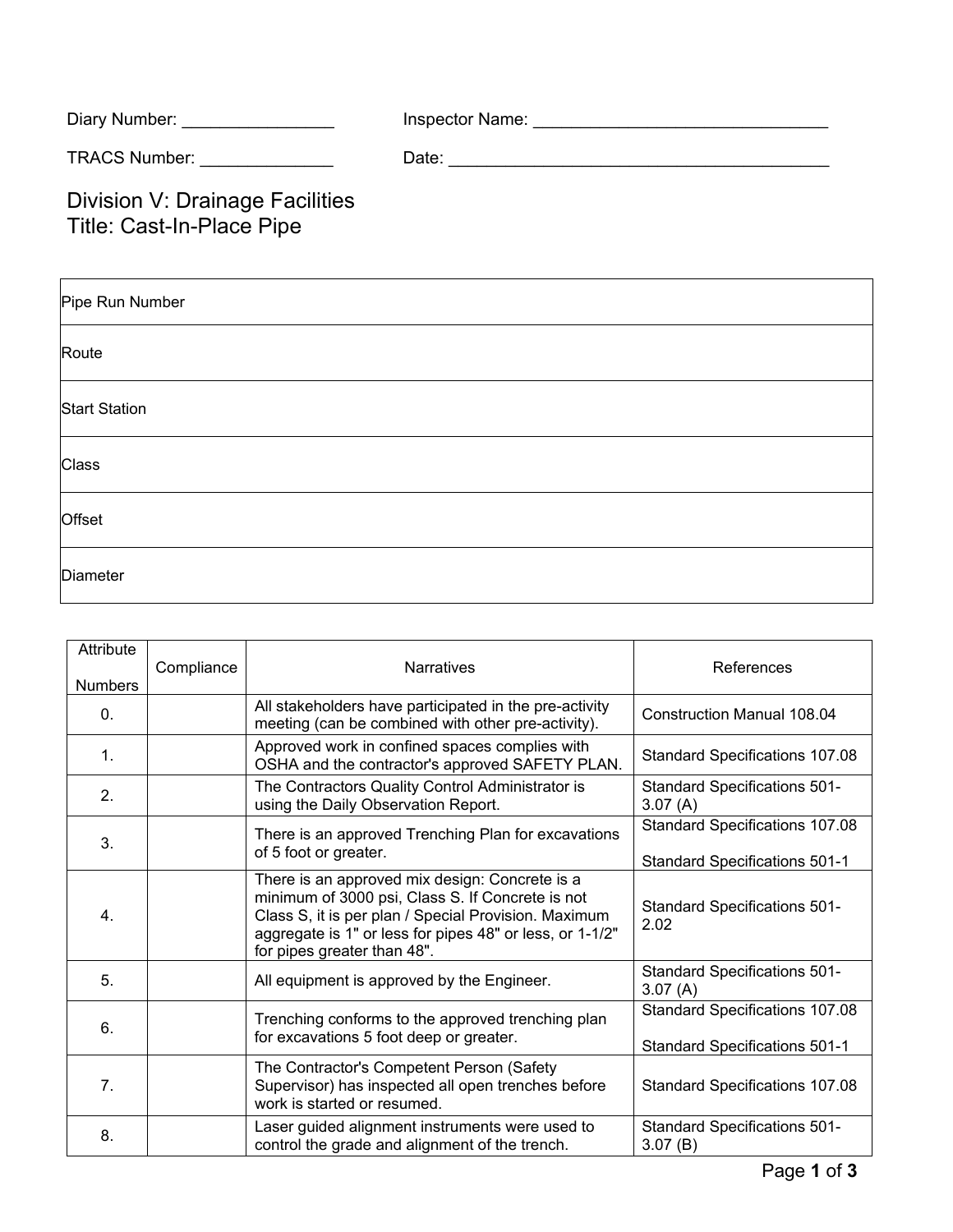| 9.  | Open 4' or deeper excavations with slopes steeper<br>than 1:2 left unattended are protected with 72-inch<br>temporary chain link fencing, or approved equal,<br>satisfactory to the Engineer. It is secured after normal<br>working hours.                              | <b>Standard Specifications 501-</b><br>3.07(B)                                                  |
|-----|-------------------------------------------------------------------------------------------------------------------------------------------------------------------------------------------------------------------------------------------------------------------------|-------------------------------------------------------------------------------------------------|
| 10. | The bottom of the trench has been shaped in<br>accordance with the details shown on the project<br>plans and prepared to provide full, firm and uniform<br>support over the bottom 210 degrees of the pipe to<br>be constructed.                                        | <b>Standard Specifications 501-</b><br>3.07(B)                                                  |
| 11. | The length of open trench does not exceed 1600 feet<br>unless approved by the Engineer.                                                                                                                                                                                 | <b>Standard Specifications 501-</b><br>3.07(B)                                                  |
| 12. | Soft, spongy, or unsuitable material in the bottom of<br>the trench is removed as directed by the engineer.                                                                                                                                                             | <b>Standard Specifications 501-</b><br>3.07(B)                                                  |
| 13. | Boulders, bedrock, or rock ledges are removed at<br>least 6 inches from the pipe surface. The space is<br>backfilled, compacted, and reshaped.                                                                                                                          | <b>Standard Specifications 501-</b><br>3.07(B)                                                  |
| 14. | Where unsuitable material is removed, the area is<br>backfilled with material complying with Standard<br>Specifications 501-3.04(A)(1), and compacted to 95%                                                                                                            | <b>Standard Specifications 501-</b><br>3.04(A)(1)                                               |
|     | of maximum density.                                                                                                                                                                                                                                                     | <b>Standard Specifications 501-</b><br>3.07(B)                                                  |
| 15. | Departure from and return to specified alignment for<br>the trench shall not exceed two inches per linear feet,<br>with a total departure not to exceed four inches.                                                                                                    | <b>Standard Specifications 501-</b><br>3.04 (C)                                                 |
| 16. | At the time of concrete placement, all surfaces in the<br>trench which will be in contact with the pipe shall be<br>thoroughly moistened so that moisture will not be<br>drawn from the freshly placed concrete.                                                        | <b>Standard Specifications 501-</b><br>$3.04$ (C)                                               |
| 17. | Laser guided alignment instruments were used to<br>control the grade and alignment of the pipe.                                                                                                                                                                         | <b>Standard Specifications 501-</b><br>3.04 (C)                                                 |
| 18. | 4000 psi or less concrete is sampled for each 100<br>cubic yards or fraction thereof on a daily basis from<br>each batch plant: Sampling daily placement of 50<br>cubic yards or less is taken at the discretion of the<br>Engineer.                                    | <b>Standard Specifications 1006-</b><br>7.02<br>Standard Specifications 1006-<br>7.03(A)        |
| 19. | 4000 psi or greater concrete is sampled for each 50<br>cubic yards or fraction thereof on a daily basis from<br>each batch plant: Sampling daily placement of 10<br>cubic yards or less is taken at the discretion of the<br>Engineer.                                  | <b>Standard Specifications 1006-</b><br>7.02<br><b>Standard Specifications 1006-</b><br>7.03(A) |
| 20. | For Class S or Class B concrete placed at elevations<br>of 3,000 feet or above, air content testing was<br>performed for each 50 cubic yards placed, regardless<br>of the compressive strength requirement. Sampling<br>may be less, at the discretion of the Engineer. | <b>Standard Specifications 1006-</b><br>7.03(A)                                                 |
| 21. | Pipe was checked for wall thickness at invert and<br>crown on 25 foot intervals during placement, results<br>are recorded on the daily observation form.                                                                                                                | <b>Standard Specifications 501-</b><br>3.07(H)                                                  |
| 22. | The interior surface and exterior top surface of the<br>pipe shall be as smooth as a wood-float finish and<br>shall be essentially free of fractures, cracks and<br>roughness.                                                                                          | <b>Standard Specifications 501-</b><br>3.07(D)                                                  |
| 23. | Construction joints are placed when operations were<br>likely to stop long enough for initial set of the<br>concrete.                                                                                                                                                   | <b>Standard Specifications 501-</b><br>3.07 (C)                                                 |